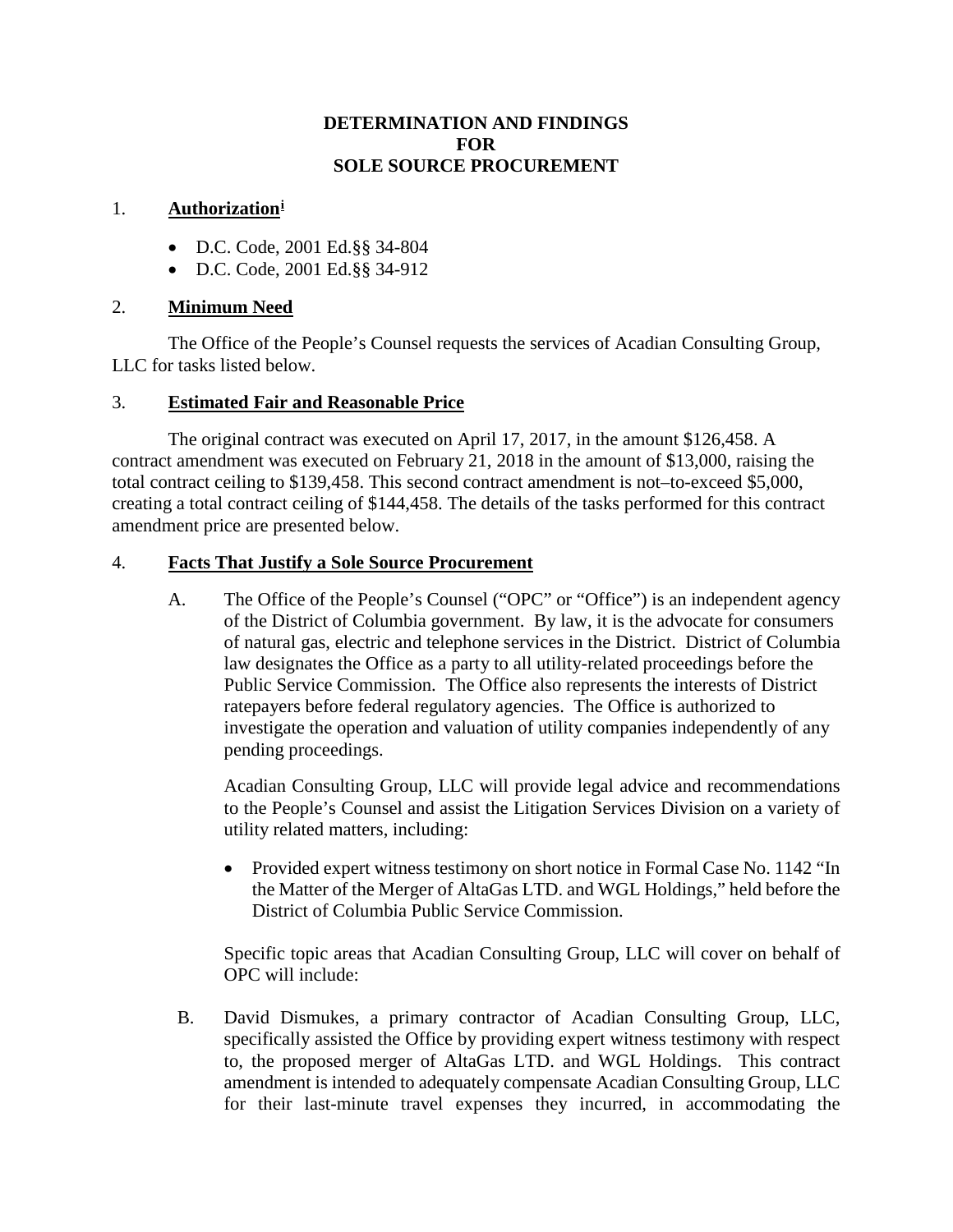appearance of Mr. Dismukes so as to provide witness testimony on behalf of the OPC before the Public Service Commission.

- C. Given Acadian Consulting Group, LLC's expertise in these matters and based on the exemplary work they have already done under contract within this proceeding; specifically, in reviewing the unanimous settlement agreement and providing testimony relating to its direct customer benefits, public interest benefits and reliability benefits; they are exclusively qualified in assisting the Office of the People's Counsel. Furthermore, they have additionally drafted supportive testimony, based on their review of the unanimous settlement agreement, detailing how the agreement satisfies the District's public interest standard. As previously mentioned, David Dismukes, of Acadian Consulting Group, LLC, traveled and appeared on behalf of the OPC at the public interest hearing and assisted with posthearing brief preparation.
- D. It is for the reasons outlined herein that it is recommended that a sole source contract be awarded to Acadian Consulting Group, LLC.

# 5. **Certification by the Contracting Officer**

I hereby certify that the above facts are accurate and complete.

Christopher K. Sellers Date Contracting Officer

# **DETERMINATION**

Based on the above findings and in accordance with the District of Columbia procurement regulations: *DC Law: 34-804; DC Law: 34-801;* and *15 DCMR §3700,* I hereby determine that the award of a sole source contract for the services described herein is in the best interest of the Office of the People's Counsel.

\_\_\_\_\_\_\_\_\_\_\_\_\_\_\_\_\_\_\_\_\_\_\_\_\_\_\_ \_\_\_\_\_\_\_\_\_\_\_\_\_\_\_\_\_\_\_\_\_\_\_\_\_\_\_\_\_\_

Sandra Mattavous-Frye Date People's Counsel

l

<sup>&</sup>lt;sup>i</sup> Procurement authority is vested in the Commission pursuant to § 13(c) (2) of the Residential Real Property Seller Disclosure, Funeral Services Date Charge, and Public service Commission Independent Procurement Authority Act of 1998 (D.C. Law 12- 263). The Commission is statutorily exempt from the D.C. procurement rules as set forth in D.C. Official Code § 1-1181 et seq.